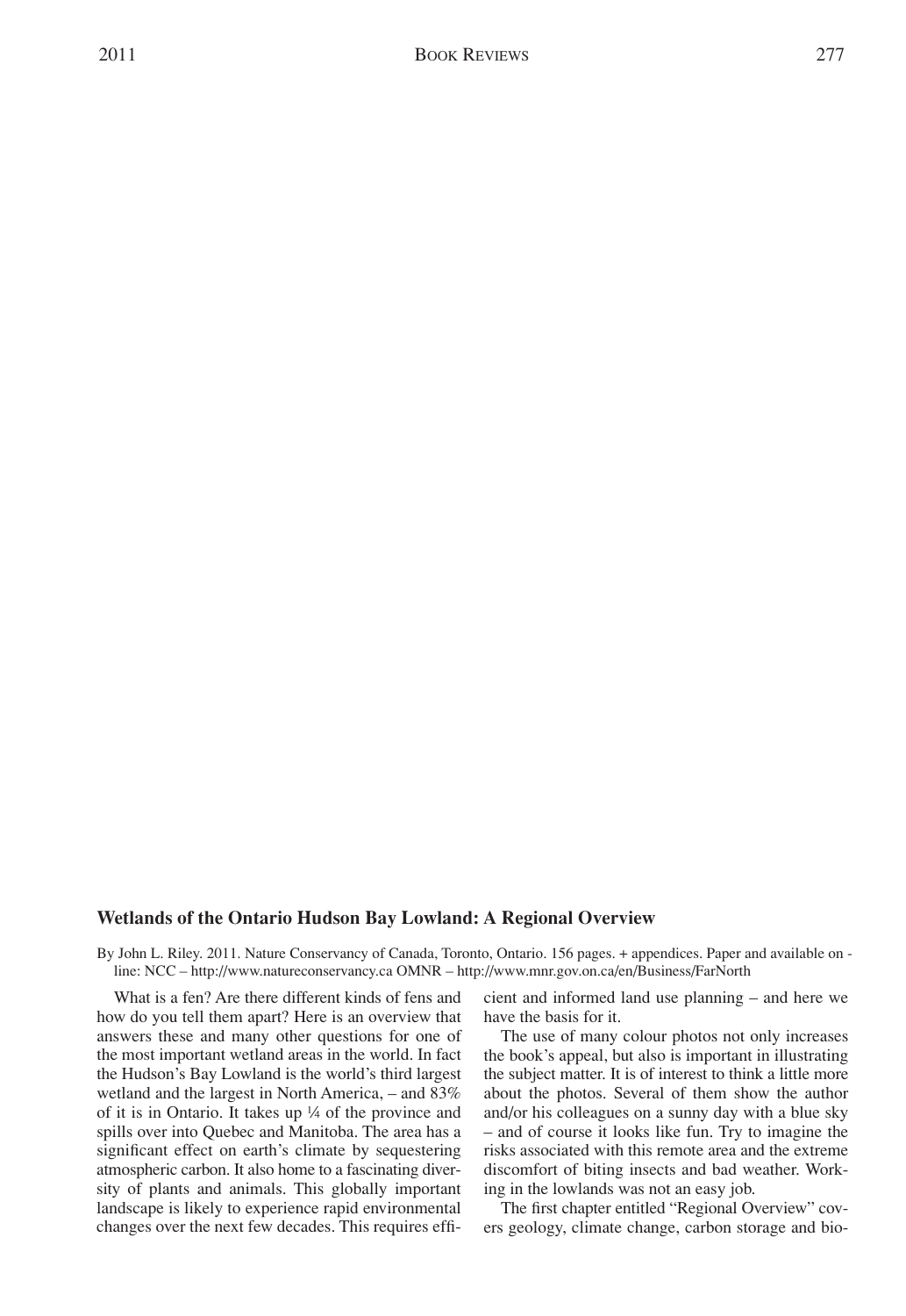logical diversity. There are a few more studies that might be referred to, but one has to remember that this is an overview and its particular strength is in wetland classification. Those seeking a little more in the area of biodiversity may refer to Desroches *et al.* (2010), James *et al.* (1983), Peck (1972), Prevett & Lumsden (1983), and Sutherland *et al.* (2005). Biological information has been gathered from the more accessible parts of the lowlands around Moosonee and at Churchill, Manitoba, and this can be searched online. It may be of interest to readers that most of the articles listed above were published in Canadian Field-Naturalist. Actually the journal has long played a role providing information on the Hudson Bay Lowlands. It was in 1896 that J. B. Tyrrell and R. Bell were disagreeing over whether or not the land around Hudson Bay was still rising. Bell's article in "The Ottawa Naturalist" entitled "Proof of the Rising of the Land Around Hudson Bay" was supported by later research and Riley cites Weber's figure of 1.2 m per century over the past 1000 years.

The "Regional Wetland Variability" chapter begins with a valuable history of terminology and classification and concludes with a useful description of major wetland formations. The following chapter describes sampling procedures. "Environmental Variability" presents quantitative vegetation ordination (detrended correspondence analysis). A few statistics wizards will want significance tests, best fit regression lines and perhaps a more direct use of correspondence, but as it stands the figures are well chosen and quite adequate to indicate the trends discussed. This chapter provides a good understanding of variation on broad geographic scales and concludes with a useful table of plant indicator species.

The chapter entitled "Ecoregional Wetland Characteristics" describes wetlands of the lowlands on the basis of ecoregions recently established by the Ontario Ministry of Natural Resources (OMNR) and by the National Wetland Working Group two decades ago. How this relates to the national system is not as clear as bog water and may have deserved more discussion, but in fact the boundaries are almost identical. The OMNR ecoregions are shown on Figure 1, page 11. The final chapter is entitled "Major Wetland Types." It included helpful photos and lists of dominant species.

Appendix A includes a key to wetland types including formations, subformations and groups. It is a major contribution. Appendix B is a list of dominant plants in different formations, subformations and groups, as well as indicating their distribution by ecoregion and association with permafrost, – another major contribution. Appendix C is a catalogue of wetland site types showing floristic composition, pH, peat depth, etc. Users will notice that Riley has effectively included the mosses which play such an important role in the lowlands. Appendix D includes graphs showing cover values and surface water pH for common peatland species. Appendix E provides updated scientific names. Finally the reference list appears complete and will serve as a valuable general source for the lowlands.

This is a very good overview and not much is missing. How the fauna fits into the wetland types, the effects of climate change using improved models, and other aspects require more study. There was definitely no reason for the author to talk about the pre-glacial vegetation of the region, but I find it interesting that Woolly Mammoths may have occupied the area in those times (Nielsen *et al.* 1988) suggesting a different vegetation than the wetland of the postglacial period.

Although I found some minor errors (e.g., *Sagittaria* is spelled wrong on p. 102 and the key to dashed lines on Figure 3 is reversed), this is an impressive, authoritative and essential overview. In fact it is an outstanding summary of older information and contains much new information as well. Any biologist in northern Canada could benefit from it.

Publication support for this document seems to be an excellent way for the Ontario Ministry of Natural Resources (OMNR) to assist First Nations in planning under the Far North Land Use Planning Initiative. It also seems to be an excellent way for the Nature Conservancy of Canada (NCC) to assist in the North where their usual activities of evaluation, acquisition and stewardship are less easily applied. These publication partners are to be applauded for making essential information so readily available.

It is also important to remember the supporters of the many years of research in the lowlands that provides the substance of this overview. The details of this research can be accessed through this overview. The supporters were the Ontario Ministry of Natural Resources (Remote Sensing, Forest Research and Ontario Parks), Canadian Forestry Service, Environment Canada (Canadian Wildlife Service, Lands Directorate) and the Royal Ontario Museum. All of these agencies can take some pride in this accomplishment which is one of many beneficial results of their reliable support over a long period.

Finally John Riley is already a legend with respect to the lowlands – and to conservation in Canada (major syntheses of information on the Niagara Escarpment, Ontario alvars, etc. for conservation planning). An extensive and unique knowledge is required to write this kind of book, but it also requires great dedication, determination and love. In many cases a synthesis of this kind never gets done because the requirements are unusual and unmet. Luckily sometimes they are met. This very valuable and authoritative work will help us understand and protect the lowlands – a huge and important part of Canada. Like some of Riley's other works, it is a major contribution to land use planning based on excellent scientific research.